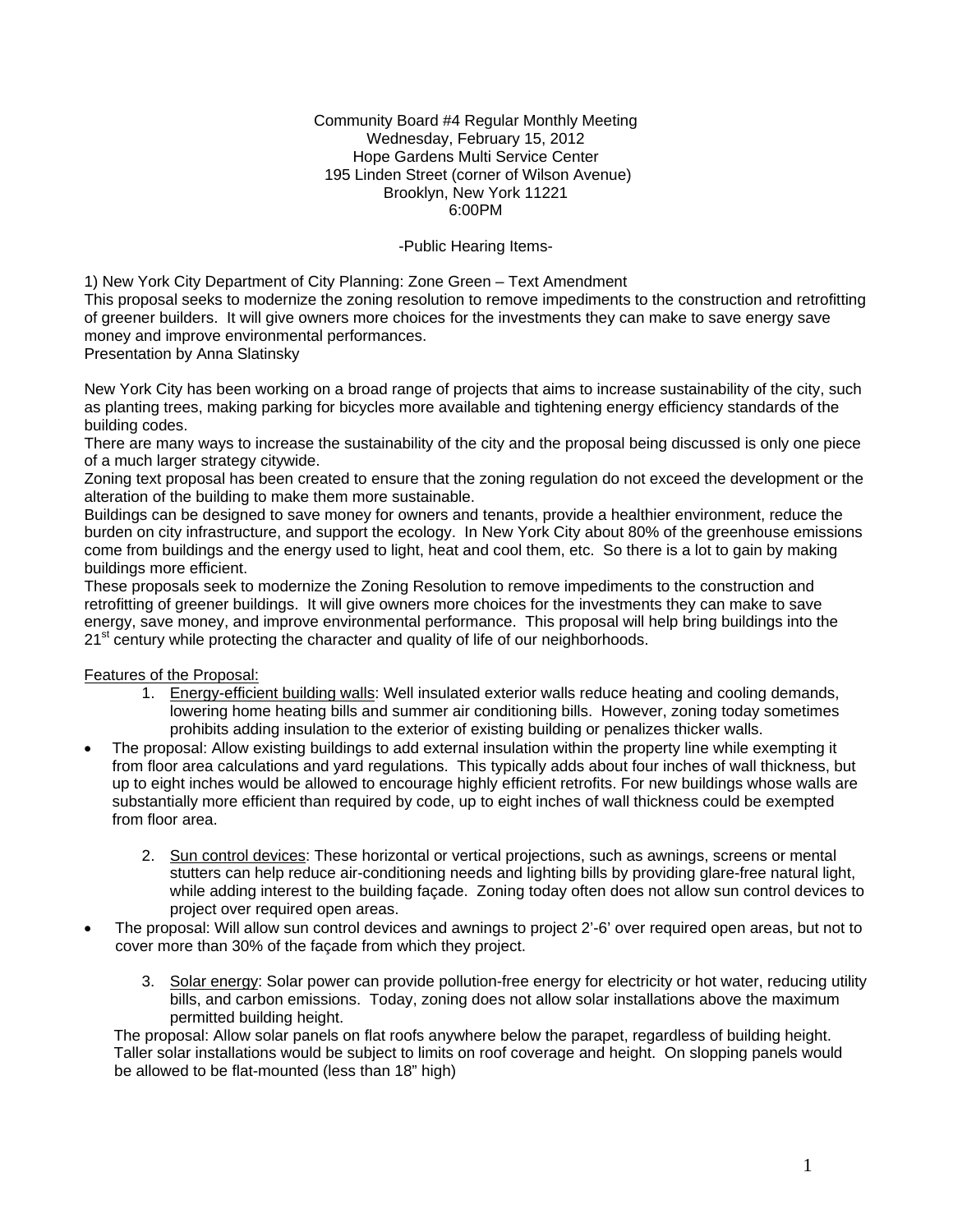- 4) Other rooftop equipment: Under the current regulation solar panels, green roof or skylights are not permitted on a roof.
- The proposal: Will allow solar panels on a flat roof. A guardrail no more than 30% opaque would be allowed up to 3'6" above the top surface of the roof. By certification of the Chair of the City Planning Commission, allow a greenhouse to be exempt from floor area and heights limits, provided that it is located on top of a building that does not contain residences or sleeping accommodations. These greenhouses must not exceed 25 feet in height, must set back six feet from the roof edge, and must include practical measures to limit water and energy consumption. Commercial or manufacturing building can provide a greenhouse for educational or food production purposes on the roof. Unfortunately, limitations on floor area or building heights have constrained opportunities for these facilities.
	- 5) Wind energy: Wind energy generation in New York City makes the most sense where winds are consistent – on taller buildings and near the waterfront. Today, small wind turbines are allowed if they do not exceed a building height limit.
- The proposal: On buildings taller than 100 feet, a wind turbine assembly may rise up to 55' above the rooftop (Including the pole and rotor), provided it is set back at least 10 feet from any property line. In order for a wind turbine to be effective generating electricity they have to have a lot of clear area around them and consistent strong winds. Though there are not many wind turbines in NYC, a free-standing or building-mounted turbine would be allowed in commercial developments near the waterfront. Installations must follow all requirements from the Department of Buildings. Those wanting to have a wind turbine of a modest size will be permitted to do so.

This proposal will help New York City to be a more sustainable and greener city as well as a healthier city.

Questions were entertained:

Question: Is there a rebate for making major construction and making buildings more energy efficient? Answer: The proposal from the Dept. of City Planning does not include and rebates, but PRATT Center has programs and incentives available that will be discussed after her presentation.

2) The New York State Energy Research & Development Authority (NYSERDA)

Zone Green Energy Audit information which can make your home or business more energy efficient Presenting is Sam Fisher from PRATT. PRATT Center has the contract to coordinate for NYSERDA. Mr. Fisher spoke about programs available to property owners, tenants, small businesses and non-for-profit organizations such as churches or any other religious institutions. (Flyers listing the different programs were available)

The purpose is to help New Yorkers across the state to be energy efficient and use less electricity, natural gas and to lower the your energy bill. It offers a range of different energy incentive programs and these programs are all funded by a small charge on your Con Edison bill called a system benefit charge.

Mr. Fisher stated that if you have a Con Edison bill you are already paying into the program. He would like to help you get the information so that you can take advantage of the incentives so that you can get back what you as a Con Edison customer are putting into the program.

PRATT Center is the coordinator for NYSERDA for Brooklyn and Queens.

Please feel free to contact PRATT Center at [http://prattcenter.net](http://prattcenter.net/) 

Programs are available regardless of your income level. There are different programs for different income brackets. If needed the PRATT Center is available to speak to person individually and they are available to speak to a group or to business to help to locate a problem that will be the most efficient for you.

For most programs the first thing to do is to apply for a home energy audit. This will allow a certified contractor to come to your home and use special diagnostic equipment to determine where your home is losing energy and where your home could be more efficient. The diagnostic equipment will let you know if there are cracks in the walls and where you might be losing a significant amount of heat whether it is through the windows and/or doors in the hallways. The audit report will let you know what the recommendations are and what the cost will be. The report will also let you know what the savings will be from year to year and how quickly that work would pay off. Once you have that report you are under no obligation to do any of the recommended steps. You can decide which one if any you want to do yourself. Once that is done there are different financial step available. Do not have the money up front to pay for example the new upgrade or a new boiler for your home, etc.? The ON Recovery Program will allow you to put the cost of the new improvements charges on your Con Edison bill and this will let you pay off those charges in a few months or payoff a portion of those improvements within several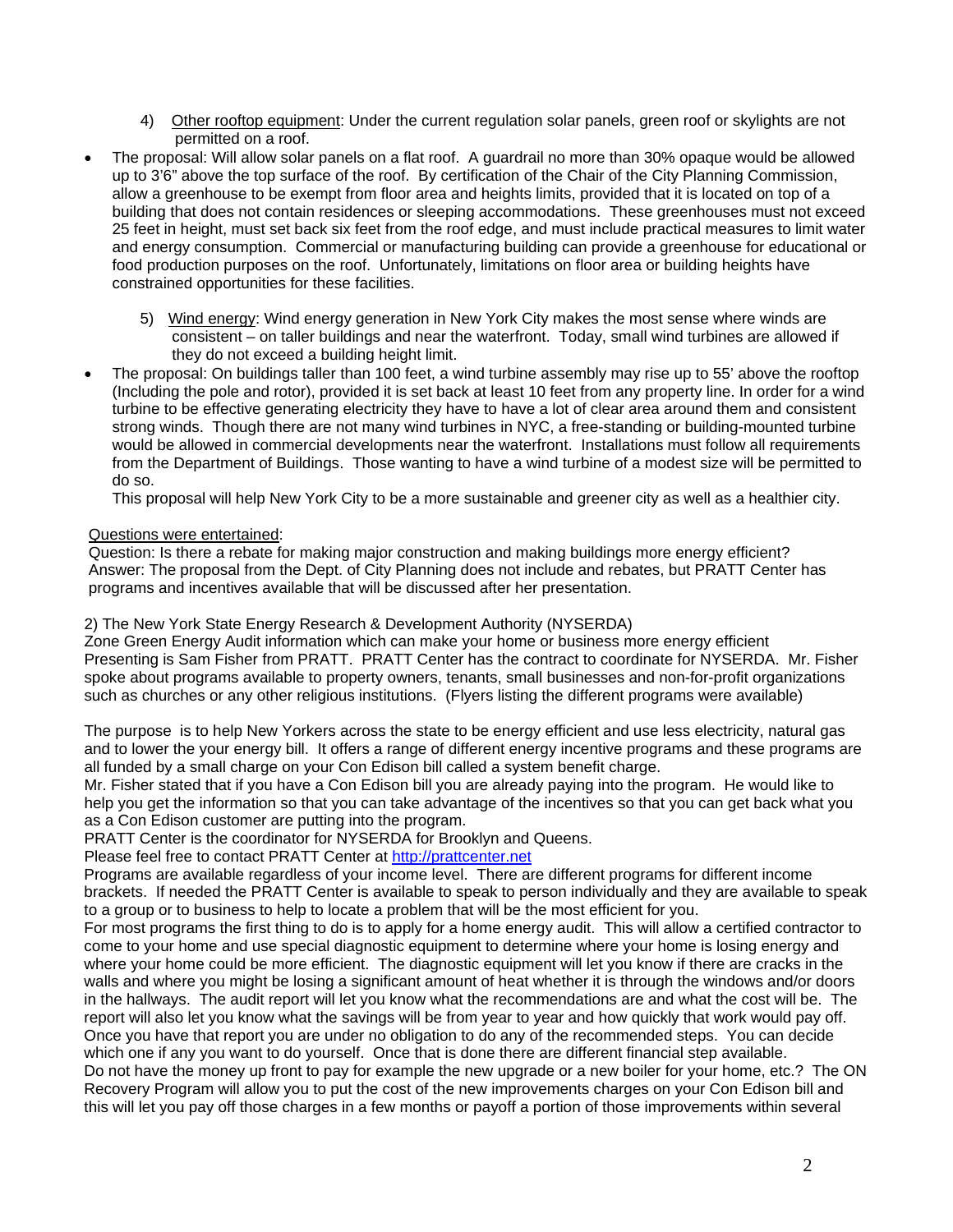years. Mr. Fisher stated that you will not necessary end up paying more money each month than you were already paying because you are able to finance the energy improvements with the money that you are saving on your energy bill.

# Questions were entertained:

Question: Would this program work if I wanted to put new windows on my property? Answer: Windows would not necessary work with this program because windows take a long time to pay back. The audit would let you know if it qualifies for the program.

Question: If I was paying Con Edison for example \$20.00 a month on my bill will this program allow me to pay \$15.00 on my bill?

Answer: There is no guarantee that your bill will go down. Mr. Fisher said you could do a couple of improvements in your home that would save you an average of \$10.00 on your monthly bill. Maybe your energy bill will be \$10.00 more than it once was; but it will not be money that is going to the utility company- that money will now be an investment in your home. It is good to have the audit because the audit will allow you to work with the program.

The audit is free for New York City residents making less than \$125,000 in combined household income. There is a sliding scale for those who make more than \$125,000. In that case the audit might cost \$100 or \$200 or more, but it will never be the full retail price as if you went out and spoke to a contractor.

Contractors have to pass certain certifications to be listed on NYSERDA website and to take part in the program. You can search the contractors that are in the program by county. PRATT Center is not allowed to recommend a contractor but they can give you a list of contractors in Kings County. All contractors on the list are certified by the State.

#### Mr. R. Rubio: What are the % rates for persons who have to finance?

Answer: With the On Bill Recovery Program the interest rate is 2.99%. There is another financing program that is not on your energy bill, that program is more like a traditional loan and their rates are 3.49% if you use a debit card or checking account and 3.99% if you pay separately or another means of repayment.

The company that does the audit does not have to be the company that does the upgrades. It is also recommended that you walk with the auditor as he goes through your home, because you know your home better than anyone else. You know which rooms in your home are usually cold or hot in the winter and you can point this information to the auditors and any other information that can be helpful. If you decide to use them or any other company it is best to ask them if they have done this work before and what kind of projects have they done? You would want to make sure that the contractor has had a lot of experience in the specific area that you are doing upgrades in.

For the audit application process you will need a print out of the last 12 months of your Con Edison bill, your National Grid bill or any other oil company that you are using along with their account numbers.

Ms. Whitted thanked Mr. Sam Fisher for his informational and enlightening presentation to the members of the Community Board and all those present.

Ms. Dent closed the public hearing item and opened the regular monthly board meeting

The Chairperson, Ms. Julie Dent asked the District Manager, Ms. Nadine Whitted to call the first roll call. **Roll Call:** 31 members present constituting a quorum.

#### **Chairperson's Report:**

Ms. Dent asked for the acceptance of the agenda with any necessary corrections. The agenda was accepted by Ms. Martha Brown and second by Ms. Barbara Smith. All board members present were in favor.

Ms. Dent asked for the acceptance of the previous month's minutes. The previous month's minutes was accepted by Ms. Maria Gomez and second by Mr. Cyril Joseph. All board members present were in favor.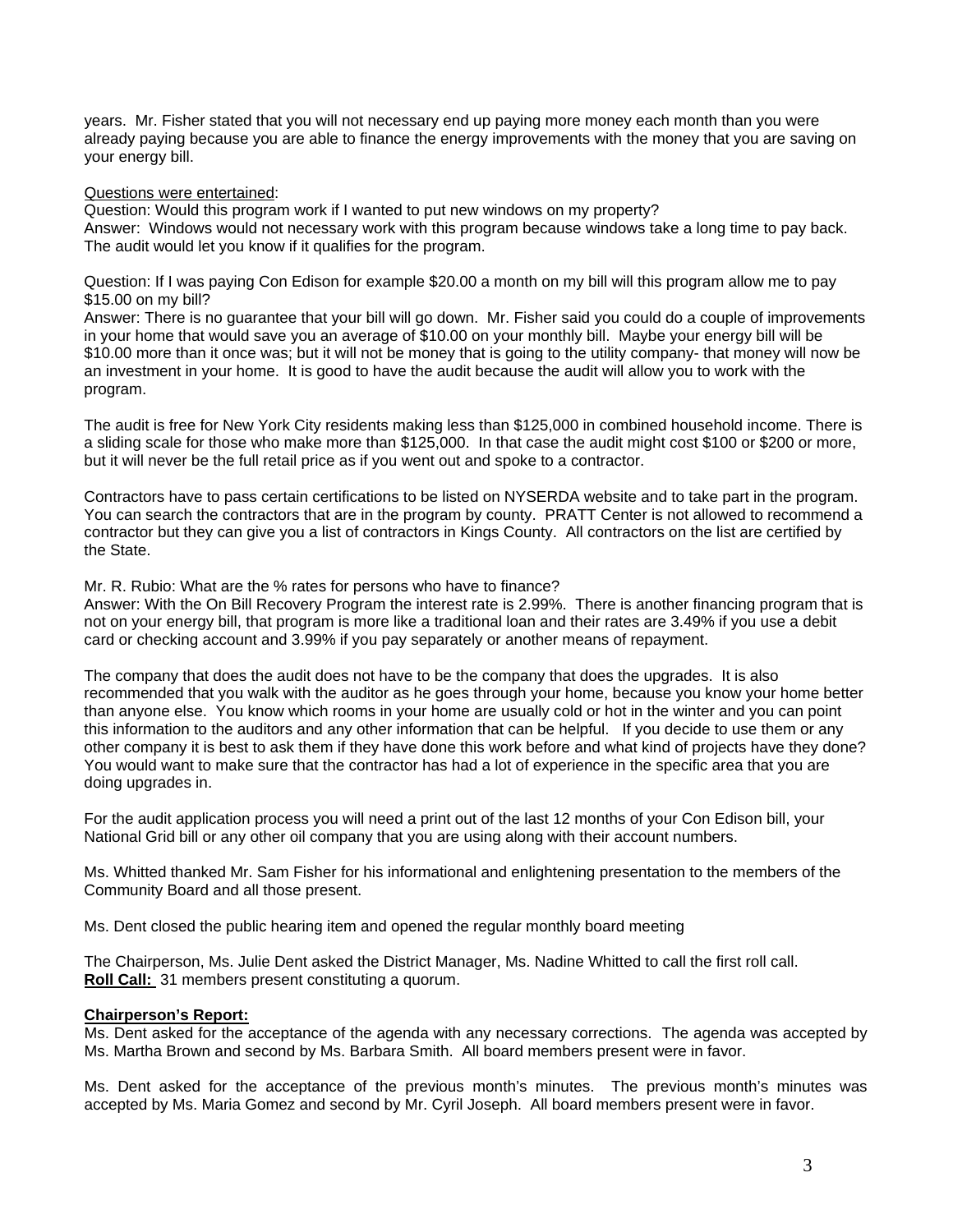The Chairperson Ms. Julie Dent welcomed everyone in attendance to the Community Board #4's February 15, 2012 meeting stating that it is a honor and a pleasure to greet the audience officially for the New Year since she had other commitments that kept her away in January 2012. She thanked Martha Brown the 1<sup>st</sup> Vice Chairperson for here leadership during the January meeting. She publically thanked Ms. Brown for a job well done.

The Chairperson, Ms. Dent asked PO Franco to come up with the new Deputy Inspector Anthony Tasso Commanding Officer of the 83<sup>rd</sup> Precinct. She stated that as much as they loved former Deputy Inspector Capasso they are more than happy and extremely pleased to work with our new inspector.

Police Officer Damarys Franco, of the Community Affairs Unit gave out her phone number for any concerns that one may have and she took the opportunity to introduce the new Commanding Officer Deputy Inspector Anthony Tasso of the 83<sup>rd</sup> Precinct.

Commanding Officer Deputy Inspector Anthony Tasso thanked Ms. Dent and those in attendance for the warm welcomed and said that it is good to be in Bushwick. He stated that he came from the 88<sup>th</sup> Pct. which is the Fort Greene/Clinton Hill area and he was the Commanding Officer there for  $3\frac{1}{2}$  years. He always thought that he would be at the 88<sup>th</sup> Pct. forever, so it was a surprise to him when 2 weeks ago he was told that he was being reassigned to the 83<sup>rd</sup> Pct. He is looking forwarding to the opportunity to work with the residents' and the businesses in the Community of Bushwick.

He stated that he knows he has a lot to learn and a lot to live up to. He has heard great things about D.I. Capasso and he mentioned that he has worked with him before. He also mentioned that at the same time that he took over the 88<sup>th</sup> Pct. Deputy Inspector Capasso took over the 83<sup>rd</sup> Pct.

The Commanding Officer has been a Captain in Brooklyn North which the 83<sup>rd</sup> Pct. falls in for the last 7 years. Previously he served as an Executive Officer of the 84<sup>th</sup> Pct. located downtown Brooklyn; he has served as an Executive Officer at the 90 Pct., the 73<sup>rd</sup> Pct., located in Brownsville Brooklyn and then the Commanding Officer of the  $88^{\text{th}}$  Pct.

Deputy Inspector Tasso ended his introduction by thanking everyone again for the warm welcome and he stated that he looking forward in working with everyone in the Bushwick Community.

Chairperson, Ms. Julie Dent thanked the Inspector for taking the time out to meet them.

Ms. Dent asked that the Elected Officials and/or their representatives introduce themselves and state their respective addresses and telephone numbers.

- 1) Jeffery Denmon Representing Assemblyman Vito Lopez, 434 South 5<sup>th</sup> Street, 718-963-7029
- 2) Roy Sawyer Representing Congressman Ed Towns, 104-08 Flatlands Avenue, 718-272-1175
- 3) Yamilka Mena Representing Councilmember Diana Reyna, 217 Havemeyer Street, 718-963-3141
- 4) Michael Olmeda Representing Senator Martin Dilan, 786 Knickerbocker Avenue, 718-573-1726
- 5) Barbara Medina Representing Assemblyman Rafael L. Espinal, 840 Jamaica Avenue, 718-235-5627
- 6) Jason Otano Representing Borough President Marty Markowitz, 209 Joralemon Street, 718-802-3862

Representatives from City, State or Federal Agencies:

- 1) Zulma Novoa NYC Dept. Of Health & Mental Hygiene, 485 Throop Avenue, 646-253-5855
- 2) Magdalena Mangual Wyckoff Heights Hospital Medical Center, 718-508-4669
- 3) Judy Kamilhor Brooklyn Public Library, Grand Army Plaza, 718-230-2014
- 4) PO Franco 83rd Precinct Community Affairs Unit, 718-574-1697
- 5) Deputy Inspector Anthony Tasso  $83<sup>rd</sup>$  Precinct, 480 Knickerbocker Avenue
- 6) William Fitchett, FDNY Battalion 28, 392 Himrod Street, 718-965-8328

Representatives from Community Based Organizations:

- 1) Maggie Chency EcoStation NY, 130 Palmetto Street, 646-393-9305
- 2) Catherine Teil SCO Family Dynamics, 75 Lewis Avenue, 718-455-1166 ext: 46
- 3) Annis Manuel-Dry Little Flower Children & Family Services, 44 Court Street, 5<sup>th</sup> Fl. 718-935-1791 ext 4207

These formal introductions are made in an effort to acquaint the public with those who may be able to assist and help with any type of problem or concern one may be facing. Additionally, by these introductions each agency representative has the opportunity to know one another.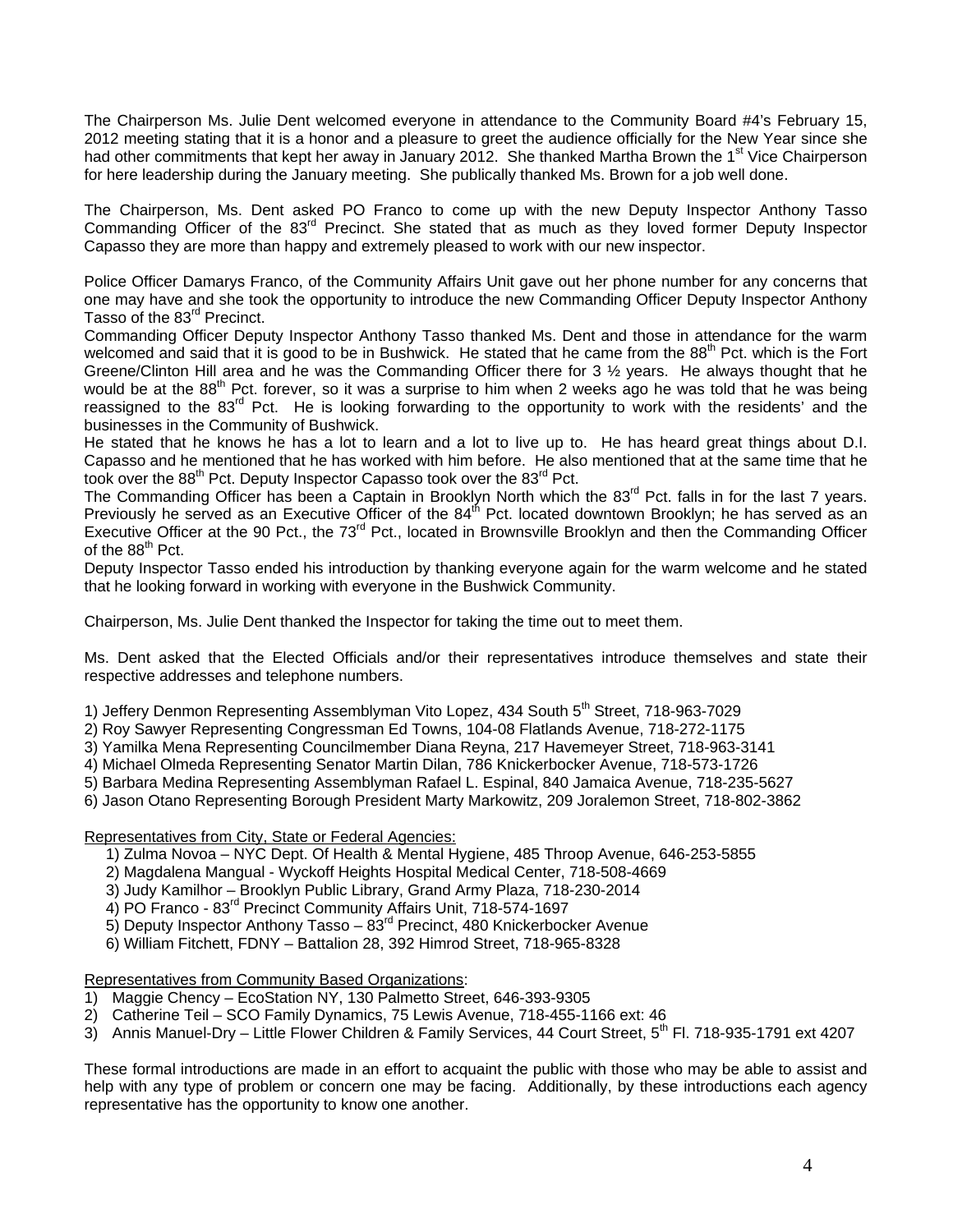The current Community Board office at 315 Wyckoff Avenue is in a state of disrepair with peeling paint and an overall dismal atmosphere. This setting creates an uncomfortable embarrassing setting for the District Manager and her staff while they conduct business of the board and as they represent the community. Finally it seems like the office's move to 1420 Bushwick Avenue is soon underway!!! Both the District Manager and the Chairperson have had separate conversations with Dr. Igwe and the Department of Citywide Administrative Services (DCAS). Each has said that many of the requirements have been met: any outstanding issues should not preclude the actual move. Currently, we are waiting for a formal letter, lease or license agreement, a document that officially states the move can proceed. Ms. Dent acknowledges and wishes to thank Councilman Erik Dilan for convening a meeting with the appropriate city agencies to discuss this matter in detail in May. Ms. Dent asked Ms. Whitted to contact Council Member Dilan's Office once again to assist in what seems like the last leg of this move. We are very hopeful.

Dr. Igwe has agreed to address the board concerning this matter in March 2012.

On February 1, 2012 NYC Department of Education held a Joint Public hearing and distributed an Educational Impact Statement which was amended and received by the Community Board #4 office on February 9, 2012 regarding the proposal:

- 1) To phase out the Anna Gonzalez Community School beginning in 2012-213. What was approved was the gradual – over the next several years phasing out of the school and no longer accept new students after the current school year.
- 2) To co-located a new middle school I.S. 562 in the K296 building which would begin enrolling students in 2012-2013 school year and phase in gradually over the next several years. This new school would be colocated with both Achievement First Bushwick Charter School and the Anna Gonzalez School until such time as the phase out.

The amended Educational Impact Statement ("EIS") corrects the grade span that I.S. 296K serves which is students in grades (6) six through (8) eight. Copies of the amended educational impact statements are available<br>at the main offices of the schools and at the DOE site: at the main offices of the schools and at the DOE site: <http://schools.nyc.gov/AboutUS/leadership/PEP/publicnotice/20112012/Feb2012Proposals>.

On Friday, February 10, 2012: Woodhull Medical Center hosted their annual Legislative Forum where the state of the hospital was discussed. Local Elected Officials spoke of the importance of working together for the good of the Woodhull Hospital; as the State may close five (5) hospitals. Assemblyman Lopez eloquently suggested that in the wake of future hospital merges – Wyckoff Heights Medical Center and the Inter-Faith Hospital. The elected officials and community surrounding the Woodhull Hospital should make a concerted effort of doing all things to ensure that Woodhull remains a hospital that services our community both medically as well as provide many jobs for the community.

The NYC Department of Transportation – Urban Art Program: "Barrier Beautification deadline is February 24, 2012. Selected Artist can receive a grant for up to \$2,500.00. For more information contact 212-839-9892 or [Art@dot.nyc.gov](mailto:Art@dot.nyc.gov)

"Pioneers of Bushwick: We Call It Home": A photographic Exhibit by Daryl-Ann Saunders is a series of photographic portraits of long time Bushwick Residents, paired with their text about Bushwick's history. Photo sessions were conducted in and "pop-up" studio by artist Daryl-Ann Saunders at the Diana Jones Senior Center located at 9 Noll Street. The dates for the exhibit are February  $23^{rd}$  through April  $27^{th}$ , from 9am to 3pm, Monday through Friday.

#### **District Manager's Report:**

#### Meetings Attended

Friday, January 19, 2012: Planning meeting for the event to honor Deputy Inspector Capasso

Monday, January 24, 2012: New York City Office of Film, Theatre and Broadcasting (MOFTB) held a meeting for Community Boards. It was noted that the department falls under the jurisdiction of the Office of Economic Development. There are 23 prime time series are produced in NYC; bringing in a revenue stream of \$3 million per week in production costs. It was also noted that the NYC is the number one city for independent film making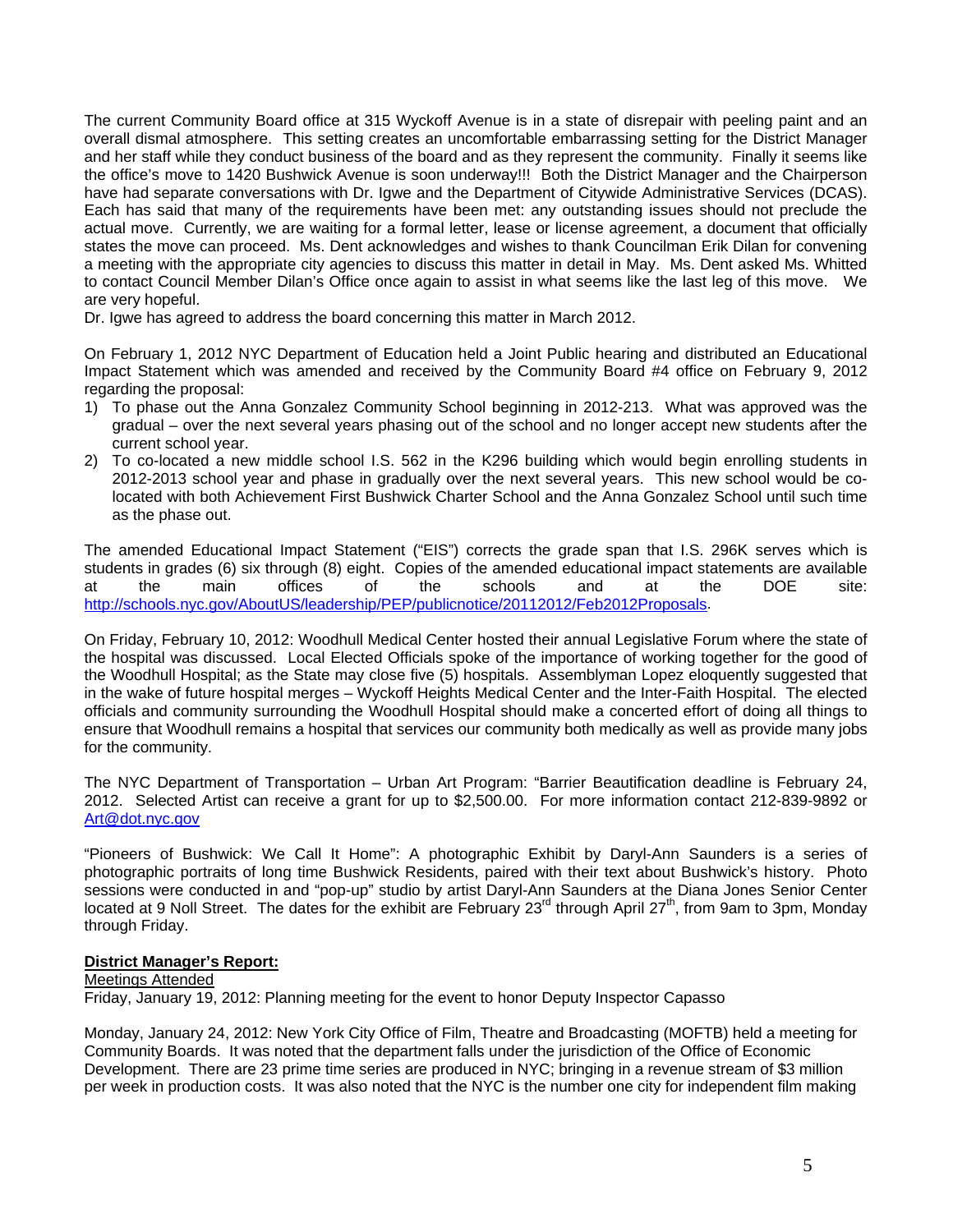and it's anticipated that in the year of 2012 more filming is expected to take place in the borough. In the borough of Brooklyn filming studios include:

- Brooklyn Broadway Stages Located in Greenpoint
- Steiner Studio Located Downtown Brooklyn

The city has launched an online permit system where customers can now submit their permits 24 hours a day/ 7 days a week. Permits must be submitted at least 48 hours in advance of the filming and insurance certificates which can take up to 48 hours to validate. This is the same system that block party applicants use online. There has been an aggressive use of parking spaces in some neighborhoods which has created an unfair burden on residents and businesses. To heighten communication between productions and the neighborhood in which they work all production requesting parking and using the required "NO PARKING" sign must list a location manager's name and a production cell phone number.

The Made In NY Production Assistants Training Program – provides free training for entry level jobs in film and television. The 4 week program is taught by industry professional and is followed by job placement. Eligibility requirements: must be a licensed driver, at least 21 years of age, must be a NYC resident, unemployed or lowincome and available to work full time.

To apply call 718-237-2017 x 145 or email [productioncareer@fifthave.org](mailto:productioncareer@fifthave.org)

Made in NY Discount Program – is a valuable incentive to the entertainment industry in bringing work to New York City. Over 32,000 discount cards have been distributed and there are 1,000 participating vendors in the program. The MOFTB encourages businesses to join as you can gain an automatic free listing in a directory, increase exposure of your business and an opportunity to attract new customers as well as generate and increase sales. If interested in enrolling and or learning more information please call 212-489-6710 x 212.

Wednesday, January 25, 2012: The District Manager co-chaired a very special ceremony honoring Deputy Inspector Capasso for the excellent job he performed at the 83<sup>rd</sup> Precinct as the Commanding Officer.

Tuesday, January 31, 2012: The NYS Liquor Authority will soon launch their Liquor Authority Mapping Project, at [www.LAMP.sla.ny.gov.](http://www.lamp.sla.ny.gov/) This will allow users to highlight pending license status, get automatic daily updates, and get disciplinary history of schools, churches, precincts and it will list which community board the licenses are in. The system will work on GIS system showing in proximity to a location:

- 5 closest liquor stores
- Churches within 500 feet
- Schools within 500 feet
- On-premise licenses within 750 feet
- Pending licenses within 750 feet

 The PSC and the District Manager are anxiously awaiting the launch of the site as it will assist in determining the next steps the board can take as they begin to look at the over-saturation of SLA requests.

Tuesday, January 31, 2012: Attended the Housing and Land Use Committee Meeting (HLU)

Wednesday, February 1, 2012: Attended the Executive meeting and the Public Hearing hosted by the NYC DOE concerning the fate of the Anna Gonzalez Community School

Monday, February 6, 2012: Attended the Health, Hospitals & Human Services Committee Meeting (HHH)

Tuesday, February 7, 2012: Met with members of Eco Station to become updated on what they are doing in the community. They are involved in Food-fitness collaborative: Healthy bodegas and Flip the Table – Youth Food Council and other CBO.

The District Manager provided a list of the 2012 Street Closing Denied List from the 83<sup>rd</sup> Pct. Any block listed on the denied list would have to discuss the matter with the Community Affairs Unit in order to have a block party.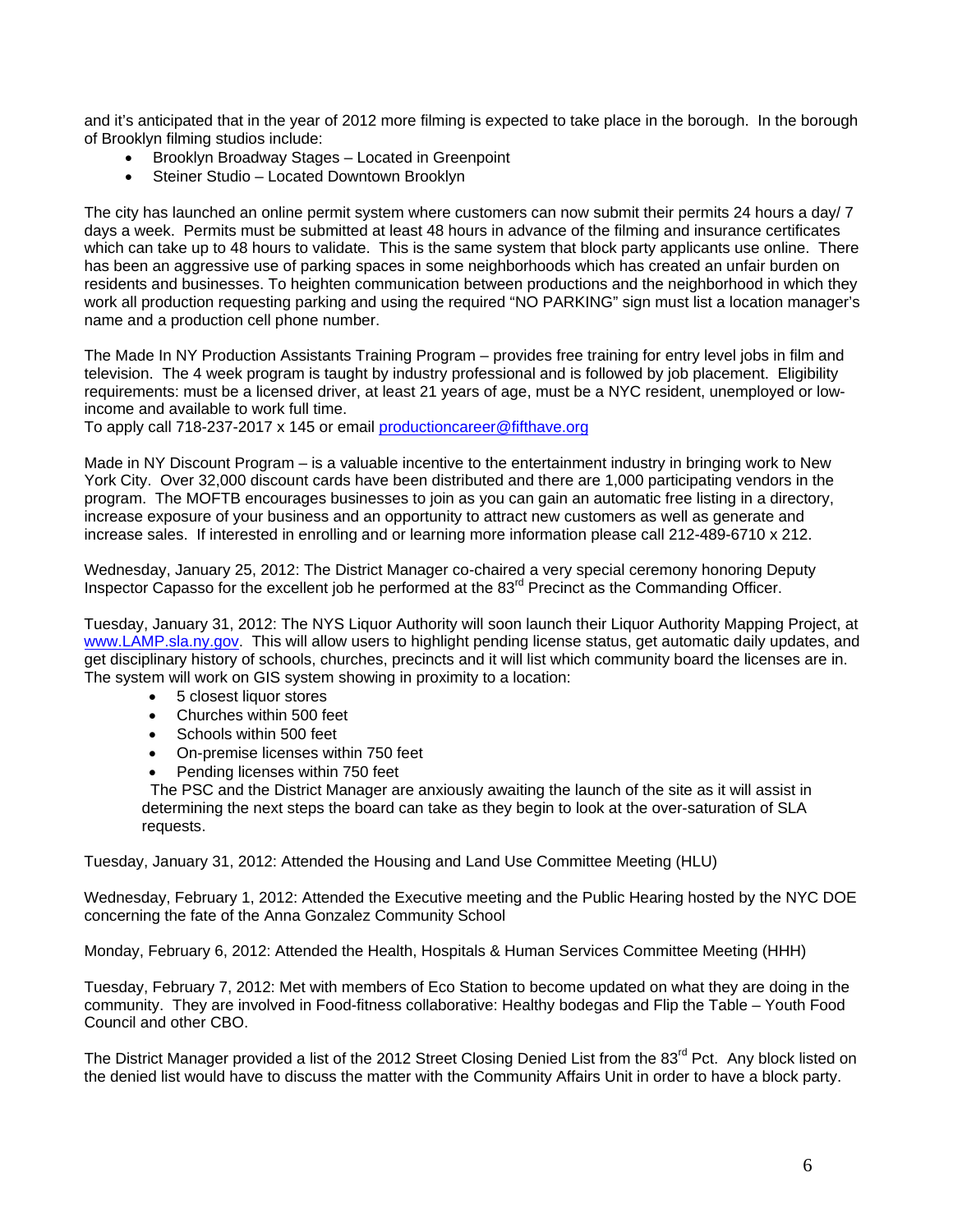The School Construction Authority (SCA) has advised us of a construction project that involves Exterior Masonry Parapets, Exterior Doors and Flood Elimination at P.S. 145 located at 100 Noll Street. A notice was circulated to the parents and neighbors of the school. (See DM report for a copy of the letter)

Cristo Rey Brooklyn High School located at 2-12 Aberdeen Street is accepting 9<sup>th</sup> and 10<sup>th</sup> grade applications for the 2012-13 school years. Call Ms. Bathelmy at 718-455-3555 for more information or to arrange a visit. The Cristo Rey High School offers:

- 1) An affordable college prep education
- 2) A unique corporate work study program
- 3) A small and safe environment
- 4) A faith based education
- 5) Co-curricular and extra curricular activities
- 6) Tutoring and college test prep
- 7) College guidance

Scholarships are available for those who qualify; the average family pays less than \$1,000. On March 7, 2012 there will be a learning session at 6pm.

Con Edison is warning its customers and other members of the public to be vigilant in protecting themselves against several types of scams that have been reported to the company.

The company places the safety of the public first and is working with authorities to catch those who have been trying to pull the scams. Con Edison advises people to guard against the following:

- E-mail viruses
- Green Dot scams
- Imposters

Feel free to ask or check for identification before allowing anyone into your home or business. If you feel the person at your door may be an imposter, you can call 1-800-75CONED (1-800-752-6633) to check. Anyone who feels they may have been a target of an imposter or Green Dot scam should call their local police department. They may also call Con Edison.

Con Edison's website is [www.conED.com,](http://www.coned.com/) offers a variety of approved and convenient options for bill payment.

# **Committee Reports**

Civic & Religious Committee (CRC): Ms. Elvena Davis, Committee Chairperson, Thursday, February 9, 2012, 6PM Location: 315 Wyckoff Avenue, 2<sup>nd</sup> Floor

Members Attended: Elvena Davis, Avellar Hansley, Rev. Grace Aytes

Others in Attendance: District Manager Nadine Whitted, Robin Brown, Shacara McLaurin

Items Discussed:

1) The  $7<sup>th</sup>$  Annual Bushwick 2012 Parade

Theme: "BUSHWICK STOMPS OUT BULLYING"

- 2) This year's parade will take place on Thursday, June 7, 2012 (Brooklyn/Queens Day/Chancellor Day) from 10am to 3pm.
- 3) The Grand Marshall selected will be Shacara McLaurin Teen Ambassor for the National Organization to Stomp out Bullying. Ms. McLaurin was born and raised in Bushwick, New York. Shacara known first hand that bullying is painful. She was bullied and brutally beaten in April, 2011 with a padlock in a sock by gang of high school girls determined to keep her from performing in the school talent show.

This senseless act left her needing six stitches near her left ear. Just months after this cruel assault, Shacara McLaurin is moving from being a victim to being victorious. She has turned this trauma into a campaign to education parents, teachers, and school administrators and to help other victims.

- 4) Last year the weather was brutally hot and it was recommended by the National Weather Association to stay indoors therefore causing the parade to be cancelled. The committee decided to use the same route that was planned for 2011.
	- Beginning at I.S. 383 (Greene & Knickerbocker Avenues)
	- Greene Avenue to Irving Avenue
	- Irving Avenue to Putnam Avenue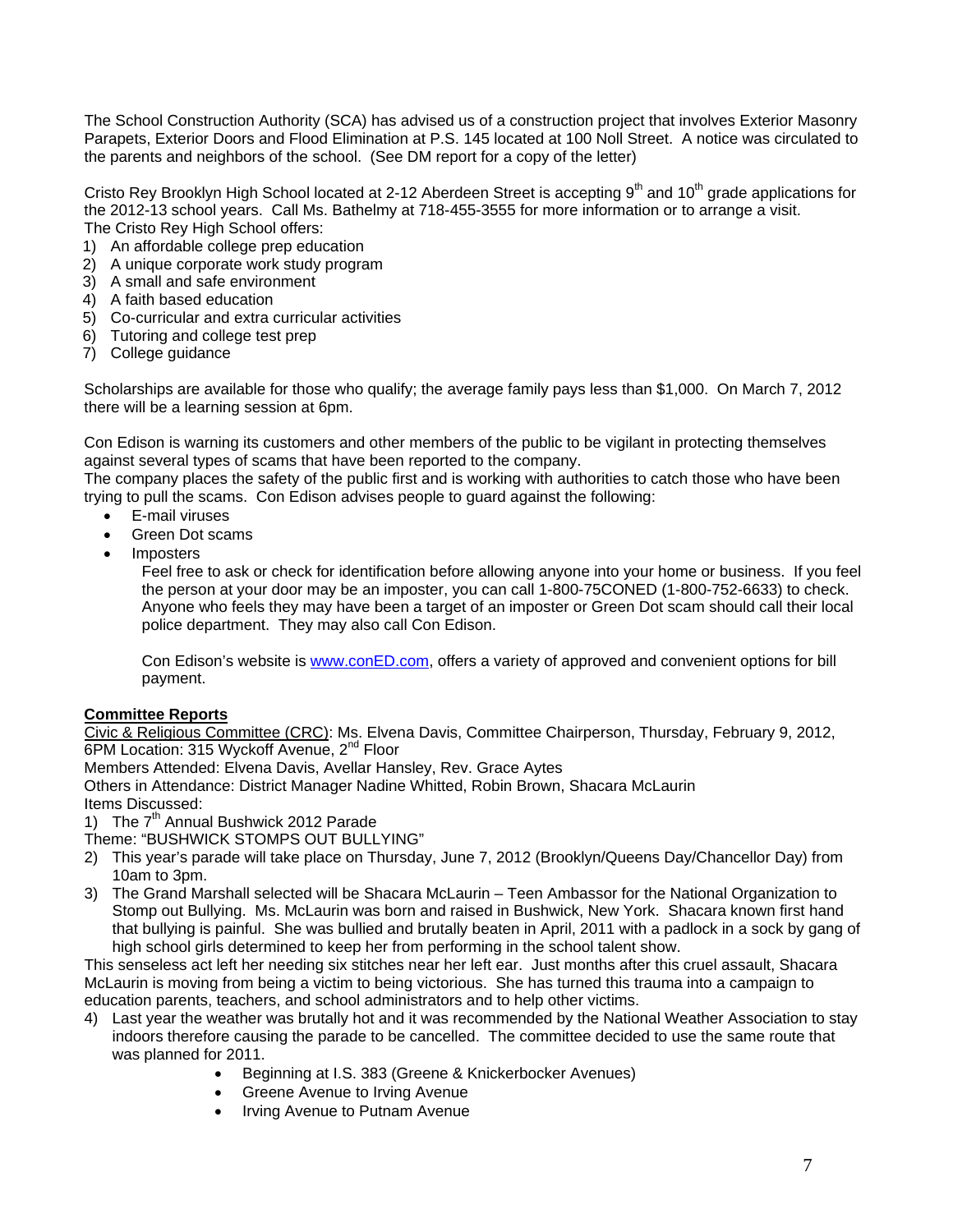- Bushwick Avenue to Menahan Street
- Menahan Street to Knickerbocker Avenue
- 5) Host location: The New Jerusalem United Methodist Church, 484 Knickerbocker Avenue under the privilege of Rev. Milagros Solorzano who is owed a major debt of gratitude for allowing the use of her church.
- 6) Community Barbeque has become a tradition with the parade with the generosity of the Bogopa Corporation in which the board is hoping to receive again this year.
- 7) Schools, Day Cares, Explorers from the NYPD, FDNY and others will be invited as well as Youth Councils through the Borough. There will be tabling opportunities for organizations to disseminate literature.
- 8) A Marching Band is needed in order to have a successful parade. Suggestions are requested.
- 9) The next meeting will be held on Thursday, March 8, 2012 at 6pm

Health and Hospitals and Human Services (HHH): Ms. Mary McClellan, Committee Chairperson, Monday, February 6, 2012

Location: 315 Wyckoff Avenue at 4pm

Members Attended: Mary McClellan and Miriam Lamboy

Others in Attendance: Nadine Whitted (District Manager), Magdalena Mangual (Wyckoff Heights Medical Center Positive Health Management), Ivone Rodriguez (Excellent Home Care), Zulma Novoa and Chris Jacques (NYC Dept. of Health and Mental Hygiene)

Items Discussed:

1) Chris Jacques- New York City Department of Health and Mental Hygiene – Bureau of HIV and AIDS Prevention and Control

Mr. Jacques stated the Bureau work involves trying to reduce the spread of HIV and AIDS. He noted that every 9 ½ minutes someone in NYC becomes infected.

The current data is compiled up to the year 2009 as it takes at least two years to clean up and confirm the validity of the information. In 2009 3,669 new cases of HIV were documented in NYC.

- HIV Positive is the infection
- AIDS is the disease

The change in the disease at this point in history is that it takes a rest for 10 to 12 years from infection to disease. In 2009 – 22% of the infected New York City residents learned they were HIV POSITIVE at the same time they got the diagnosis of AIDS. One and One half million people in the US are infected with HIV. HIV/AIDS testing is not mandatory. When comparing it with Tuberculosis (TB) which does require mandatory testing, TB is passed in the air and there is a cure, however HIV is passed by intimate behavior, sexual and drug use and there is no cure. In NYC 125,000 people are living with HIV and AIDS; 50,000 people are HIV Positive and don't know it. 15,000 are living in Brooklyn. NYC Department of Health has an active campaign to test an additional 500,000 people in Brooklyn in the next 4 years of person who would not normally be tested.

The law in NYC is that anytime you go to a medical facility you are offered a HIV test. The idea is to make HIV testing part of a person's routine test. Since 1994, there has been a 75% drop in the HIV infection. The last cluster 4,000 infections a year seems to be the hardest to crack in the Black and Latino communities.

There will be a free testing date in the future.

2) EXCELLENT HOME CARE – Ivone Rodriquez, Account Manager: Reported on the services provided such as nursing, physical therapy, occupational therapy, speech language pathology, medical social services and more. Excellent Home Care Services is committed to ensuring an optimal level of personal, clinical and psychosocial care for individuals in the community. They provide services to clients with developmental disabilities, neurological deficits and behavioral difficulties. For further information call Ms. Rodriquez at 347-866-1599

3) Wyckoff Heights Medical Center – Positive Health Management (PHM): Ms. Maggie Mangual highlighted the free services offered by PHM such as counseling, outreach, referral and education. Inclusive are confidential rapid HIV testing. She will be communicating with her superiors concerning working with CB#4 and other services providers to sponsor HIV Testing Day in Bushwick

On March 22, 2012 Wyckoff Heights Center will host the President's Advisory Meeting at 5:30PM.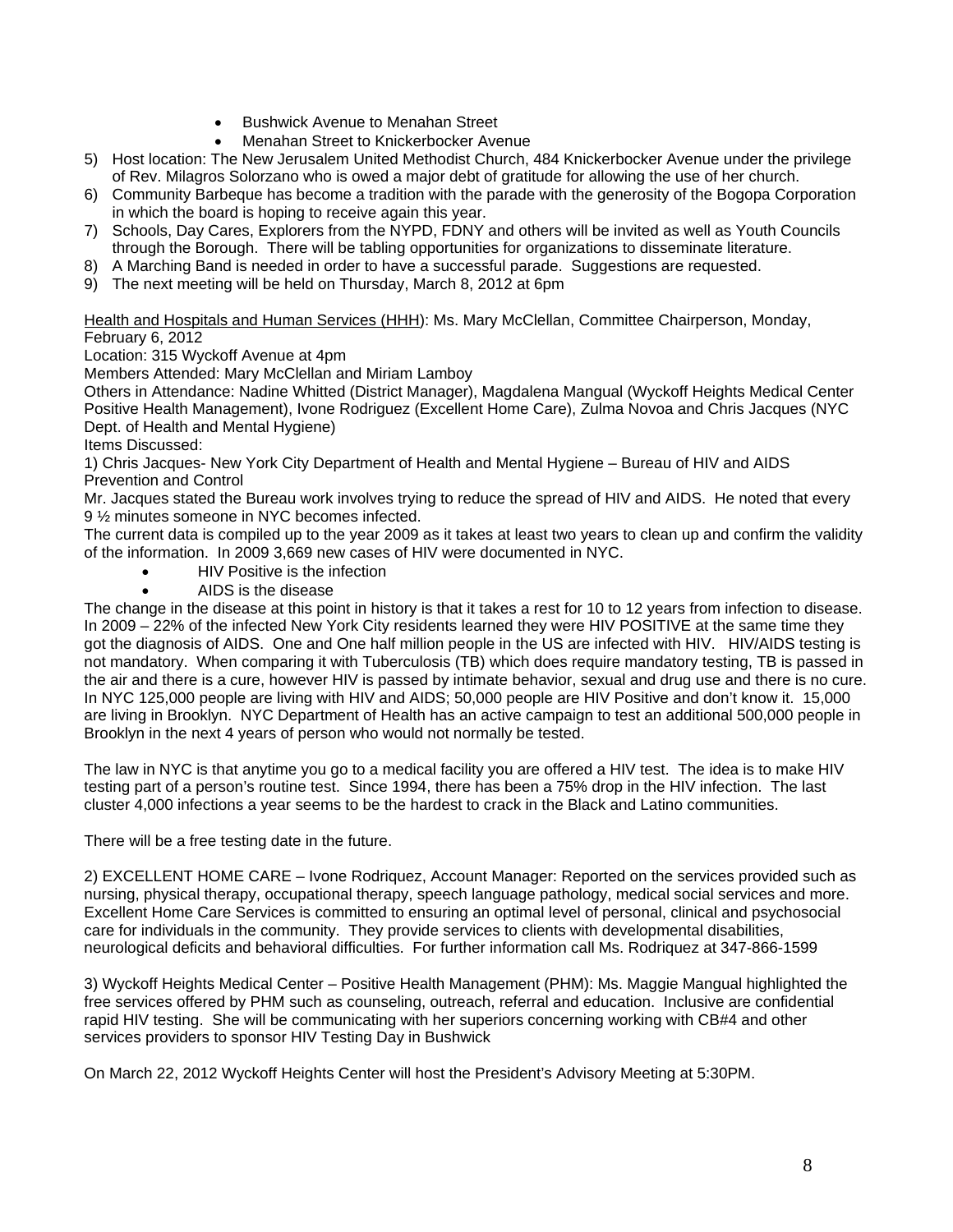Housing and Land Use Committee (HLU): Ms. Martha Brown, Chairperson, Tuesday, January 31, 2012, 6PM Location: 315 Wyckoff Avenue, 2<sup>nd</sup> Floor

Members Attended: Martha Brown, Cyril Joseph, Gladys Puglla, Deborah Brown, Roberto Camacho, Victoria Fernandez

Others in Attendance: Nadine Whitted (District Manager), Leonardo Arias (Pratt Institute), Meredith Hoffman (Reporter), Anna Slatinsky (NYC Dept. of City Planning) Items Discussed:

- 1) Dept. of City Planning Green Building Text Amendment Proposal Proposed changes to the current resolution which would remove barriers to development and renovation of sustainable buildings. Ms. Slatinsky informed on the proposal.
- 2) HPD New Foundation Project Construction of 9 three family homes.

Public Safety Committee (PSC): Ms. Barbara Smith, Committee Chairperson, Tuesday, February 7, 2012, 6:30PM Location: 83rd Pct., 480 Knickerbocker Avenue

Members Attended: Barbara Smith, Rev. Grace Aytes, Avellar Hansley, Linda Mckinley, Mary McClellan, Victoria Fernandez

Others in Attendance: Nadine Whitted, PO Franco (83<sup>rd</sup> Precinct), Dora Benitez, Ben Warren, Gina Leone, Jonathan Plaza

Item Discussed:

Request for NYS Liquor Authority Licenses;

1) NYC Department of Consumer Affairs Unenclosed sidewalk Café – Request for Recommendation for The Bodega – 24 St. Nicholas, Brooklyn, NY 11237 2) CornerSpot LLC., 50 Wyckoff Avenue requesting a Liquor Wine Beer License for Bar/Tavern with back ground music. The business owners noted that a name change to Heavy Woods LLC is being requested

3) 156 TexBar and Lounge – 156 Knickerbocker Avenue

# **Recommendations:**

Mr. Cyril Joseph made a motion to accept the Public Safety's report as read. It is recommended that The Bodega scale down to the following: 5 tables (instead of 8 tables) on the St. Nicholas Avenue side with seating for no more than 20 persons. Business owners are not to extend the seating on the Troutman Street side to the backyard.

The motion was made by Cyril Joseph and second by Martha Brown. All members present were in favor. Motion passed.

# **Old Business:**

Mr. Victor Villamar: National Secretariat for Migrants HOUSE UNITED STATES-CANADA & Ministry of Higher Education, Science, Technology and Innovation: Invite you to "Open Call Scholarships 2012" Continue your master's, doctoral and postdoctoral studies in the United States.

- Friday, February 17, 2012 at Consulado General del Ecuador en New York, 800 Second Avenue, Suite 600
- Saturday, February 18, 2012 at Consulado General del Ecuador en New Jersey, 400 Market Street, Newark, NJ 07105
- Sunday, February 19, 2012 at Escyela Clinton Avenue, 292 Clinton Avenue, New Haven, CT 06519

# **Announcements:**

Nate Suball – Interested in having a dog run at the Irving Square Park (Corner of Halsey Street & Wilson Avenue) instead of a garden.

The District Manager stated that the process of having a dog run is long; however the issue has been brought to the attention of the Community Board. Ms Whitted suggested that Mr. Suball get the support of his surrounding neighbors and the matter will be brought before the Elected Officials.

Jason Otano is the legal advisor for the Borough President Office: Now is the time for board members to renew their appointment as community board members. Mr. Otano asked that members up for re-appointment to send their notarized applications mailed to him as soon as possible.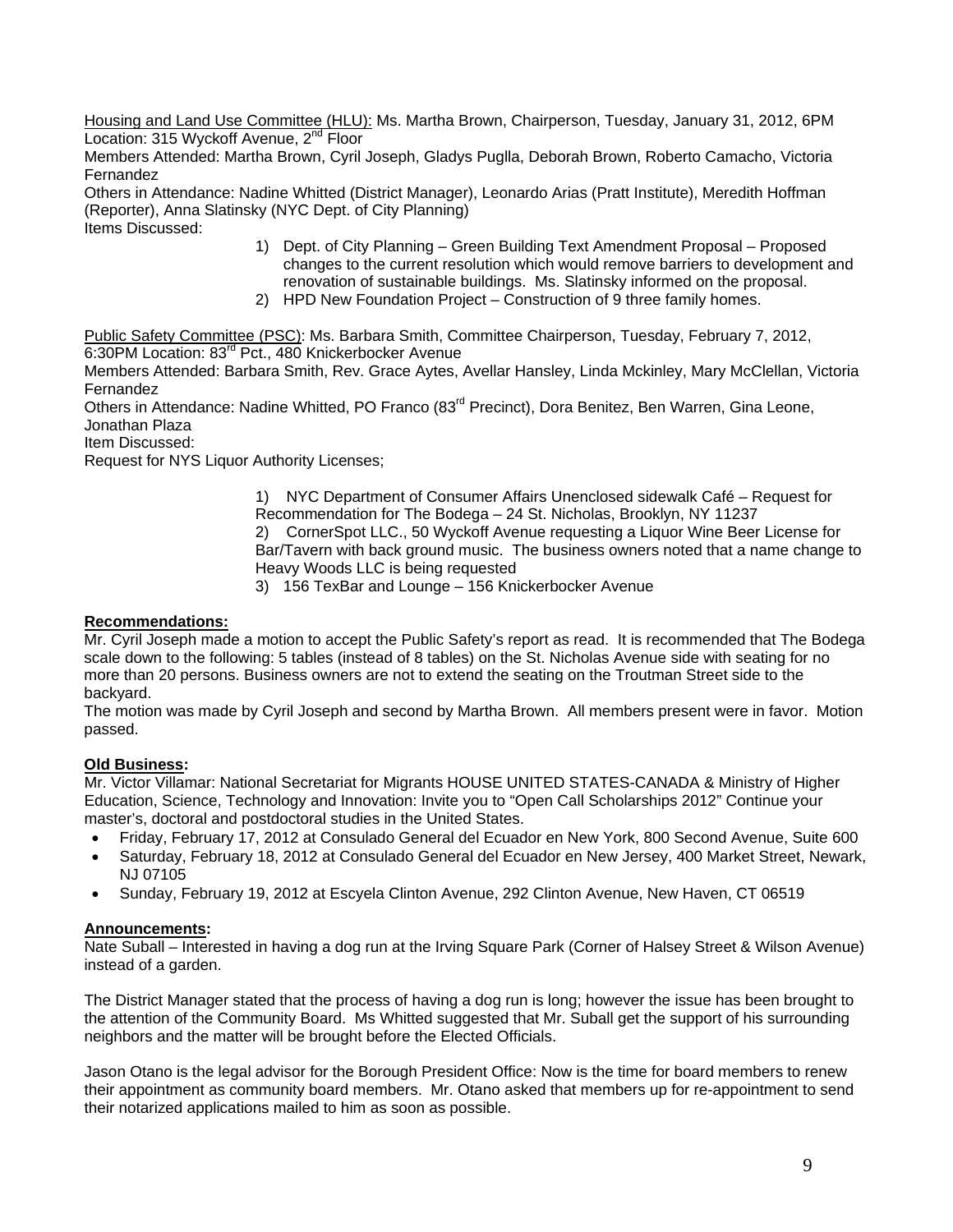Those who are interested in becoming a board member can download and applications at the Brooklyn Borough President's website or they can contact their Elected Official.

Maggie Chency: Announcing the Formation of an EcoStation: They have raised \$16,000 so far. NY- Community Advisory Board! Bushwick Campus farm & Greenhouse is seeking community minded individuals interested in taking an active role in shaping the policies an guiding the activities. EcoStation is devoted to food and environmental justice in Bushwick. Your commitment will be to attend quarterly meetings and check in monthly via email. Advisory board members will be asked to advise EcoStation on various matters, as well as help promote the mission of building a stronger community through healthier eating habits and environmental awareness. If interested please respond by March 15, 2012. Email [Sean@EcoStationNY.org](mailto:Sean@EcoStationNY.org) for an application or more information, or call 646-393-9305.

Annis Manuel-Dry, Little Flower Children & Family Services: Looking to identify resources within the community that may be able to provide job opportunities and / or volunteer / internship and programs / agencies / individuals within the community that can provide positive activities / opportunities for the youth that they work with. If you are interested in learning more about the program, or if you have any job / volunteer opportunities, community activities, or community programs that may be beneficial to the youth that they serve, please contact Ms. Manuel-Dry at 718-935-1791 ext 4207 Email: [Manuela@lfchild.org](mailto:Manuela@lfchild.org) or Ms. Shavonne Ceruti at 718-935-1791 ext 4206 Email: [cerutis@lfchild.org](mailto:cerutis@lfchild.org)

Trenise Wright, Save the Date!!! "A Black Tie Affair": Saturday, April 14, 2012 for the First Pastoral Anniversary Banquet of Pastor Odolph Wright. For more information please contact Trenise Wright at 718-825-4672 Register at [jubilee.2012@yahoo.com](mailto:jubilee.2012@yahoo.com) Donations will also be accepted

Rashid Littlejohn & Jamel Evans, Brooklyn Beautification: "G\*CAMP" My Green Campaign is a non-profit Organization that spreads awareness about having a more eco-friendly environment. The campaign encourages successful living and environmental appreciation with the theme, "Genuinely Care About My Planet". My Green Campaign will use elements of Education, Health and Nutrition, Music, Fashion and Sports to deliver its message. Workshops:

- 1. The Green You Introduction to what going green means on a basic level and how it connects to individuals at the beginning stages
- 2. Reduce Reuse Recycle Focuses on three areas. Water and Energy reduction, the garbage crisis and how to turn potential trash into New Treasure
- 3. Gardening & Air Quality Focuses on some of the many benefits of green spaces, community gardens and trees have on the community
- 4. Nutrition & Food Justice Will focus on healthy eating, the availability of healthy food in the urban community and how one can use their voice to address concerns for the lack of
- 5. Conscious Consumerism Will focus on the purchasing power of today's consumer and how they can shape the world of supply and demand based on what they choose to support

For more information or if you would like to partner with them please call Rashid Littlejohn at 347-302-4315 or Jamel Evans at 347-332-9734, http://mygreencampaign.blogspot.com

Catherine Teil, SCO Family of Services/New Horizon: Young Adult Internship Program-Get Your Foot in the Door! New Horizons Adult Education Program is a component of SCO Family of Services. SCO is committed to strengthening families and individuals to meet their full potential and become self-sufficient. The program is funded by the Department of Youth and Community Development (DYCD). SCO is seeking employers who can benefit from an 11 week internship, paid by DYCD, by the work of the intern (s) assigned to their site. More importantly employers will be able to test a potential employee and train him or her before they are responsible to pay them. Registration on Wednesdays: February 15, 22, 29 March 7, 14 Bring photo ID, Social Security Card, Birth Certificate and proof of address. Ages 18-24

For more information please contact Ms. Teil at 718-455-1166 Ext: 46, Website: [www.sco.org](http://www.sco.org/) or email [info@sco.org](mailto:info@sco.org)

Heidi Kleister, Boswyck Farms: Come Celebrate! Bushwick Campus Farm & Greenhouse - Tour the Greenhouse and Farm!!! Join with the schools of Bushwick Campus, Boswyck Farms, and EcoStation: NY as they celebrate